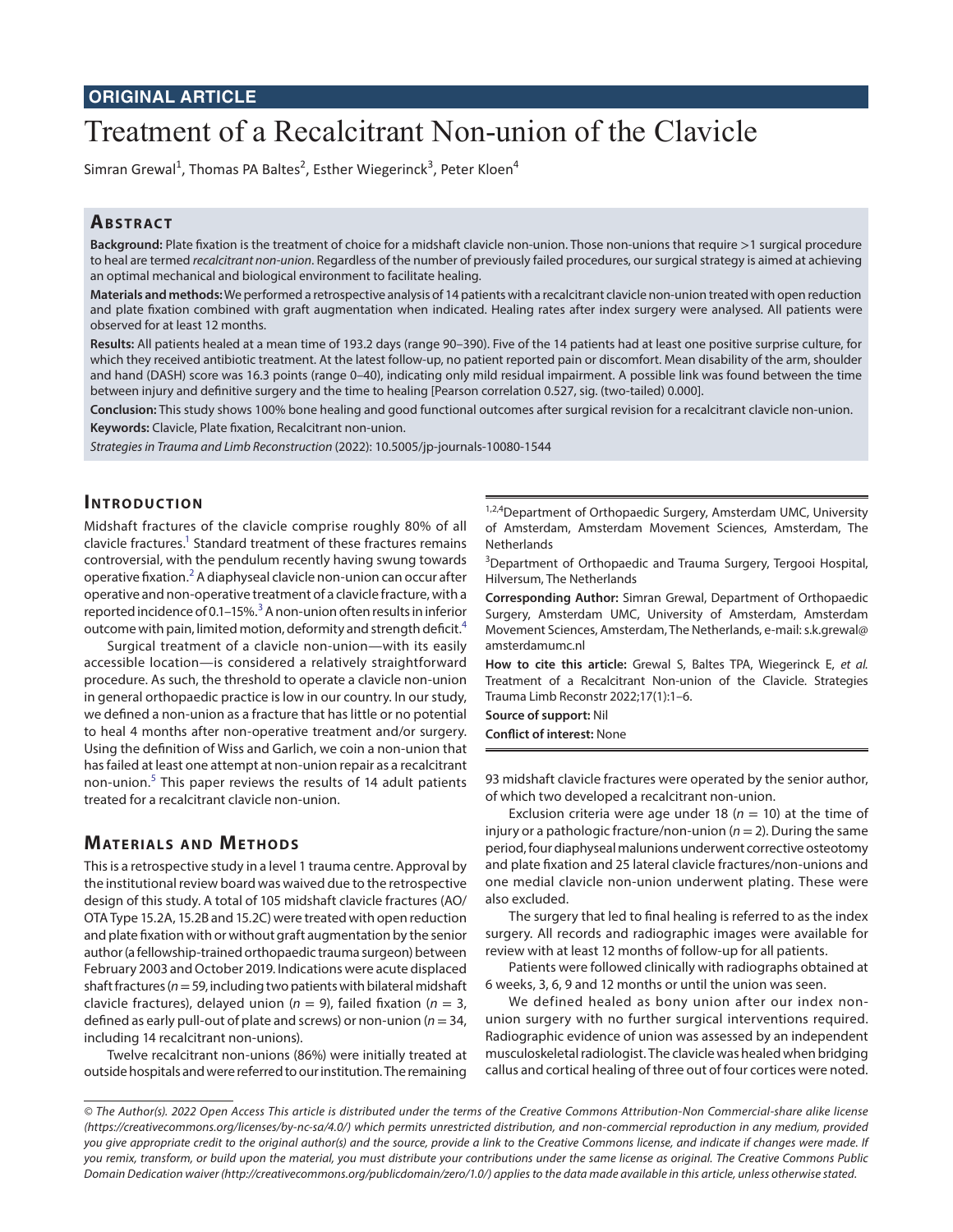With more than one plate on the clavicle, it becomes more difficult to judge cortical bridging. Hence, we have a lower threshold for obtaining a dual-energy computed tomography (CT) to confirm healing in fractures and non-unions that are treated with dual plating. Clinical data regarding union, including fracture mobility, tenderness and pain, were obtained at the follow-up visit. Absence of pain on palpation and absence of pain during shoulder range of motion testing, in combination with healing seen on the radiologic studies, were used to determine the healing of the non-union.

Patient evaluation included clinical and radiological assessment with laboratory investigations including C-reactive protein (CRP), erythrocyte sedimentation rate (ESR) and leucocytes. Postoperative complications were screened in the medical record.

Pearson correlation coefficients were calculated to investigate the relationship between the time of injury and index surgery and the time to healing. A significance level of  $p < 0.05$  (two-tailed) was used. Statistical analysis was performed using the statistical software package SPSS, version 20.0 (SPSS Inc., Illinois, USA).

#### **Surgical Technique**

The patient is placed in the beach chair position. If iliac bone graft harvest is anticipated, the ipsi- or contralateral iliac crest is draped free. Ideally, the previous scar is used. After exposure, all failed hardware, intervening non-union tissue and devitalised areas are removed sharply. Five deep tissue cultures at different sites of the wound are obtained prior to administering intravenous antibiotics (2 g of cephazolin). Both ends of the non-union are opened with a 2-mm drill. If there is a sclerotic cap at the end, it is resected with a micro-sagittal saw under continuous cooling. If restoration of length is needed (based on preoperative evaluation comparing the injured with the healthy side), placement of an intercalary tricortical iliac crest graft is done. In cases with large bone defects  $(>= 3$  cm), a vascularised fibular graft is used. Once alignment and length are restored, plate fixation is done. In this series, plate type was either a single 3.5-mm pelvic reconstruction locking compression plate (LCP, DePuy Synthes, Amersfoort, the Netherlands) that was contoured to fit on the anteroinferior surface or two locking plates in orthogonal (dual plating) fashion.<sup>[6,](#page-4-5)[7](#page-4-6)</sup> When using two plates, one plate (2.4- or 2.7-mm recon LCP) is placed on the superior surface, and the second one (3.5- or 2.7-mm straight LCP) is placed anteroinferiorly.<sup>7</sup> If possible, one or two lag screws are placed across the non-union site and through the plate. If no lag screws can be placed due to the geometry of the non-union, plate fixation is done under compression. For the 3.5-mm plate, we used eccentric drilling to compress the non-union. For the smaller 2.4-/2.7-mm plates, we use a pointed reduction clamp placed either in two small drill holes outside of the plate or with one tine of the clamp in a screw head and one tine in a small drill hole across the non-union.

Cortical screws are used preferably, whereas on the lateral end of the clavicle, we use locking screws as in most patients, the distal end of the clavicle has less purchase with standard screws. We err on the long side when choosing the plate length. Decortication of both non-union ends for 1.5 cm is done using a sharp osteotome making small petals (shingling).

In one patient, all four previous attempts to treat the non-union had been with a plate placed on the superior aspect. In this case, we positioned the 3.5-mm plate on the superior surface because de-vascularising the (antero) inferior surface for plate placement would compromise the vascularity unnecessarily.

Either autologous cancellous from the iliac crest and/or demineralised bone matrix putty (DBM, DePuy Synthes, Amersfoort, the Netherlands) is used as bone grafts if required. The arm was placed in a Gilchrist sling for comfort for a few days. Pendulum exercises were started on post-operative day 1. The patients were restrained from active abduction more than 60° for 6 weeks.

Most patients stayed overnight post-operatively [especially if iliac crest bone graft (ICBG) was taken]. In the early period (until 2015), tissue cultures were kept for only 4 days. Cultures are nowadays kept for 14 days. If more than one positive culture was found, the infectious disease specialist was consulted, and an antibiotic regimen was started based on their advice.

### **Re s u lts**

Patient characteristics are shown in [Table 1](#page-2-0). The mean age at the time of index surgery was 50 years (range 36–77). Six (42.9%) of the patients were male. The initial fracture was most often the result of a low-energy trauma.

Average number of operative procedures per patient performed prior to the index surgery was 2.6 (range 1–4). It took place at an average of approximately 7 years (range 0.65–35.2) after the initial injury. All patients experienced disability because of pain, discomfort or stiffness in the adjacent shoulder. In nine of the patients, a single LCP of 3.5 mm was placed, of which seven on the anterior-inferior border of the clavicle and one on the superior clavicle. One patient required a vascularised fibular graft to replace the large missing bone segment. This reconstruction was temporarily protected with a long-spanning 3.5-mm superior plate crossing over the acromioclavicular (AC) joint onto the scapular spine. In four patients, a double-plating technique was performed using a 3.5- and 2.7-mm LCP in one patient, 2.4- and 2.7-mm LCP in two patients and double 2.7-mm plates in one patient. One patient required three plates for the reconstruction (one 2.4 mm with two 2.7-mm plates).

In all except one patient, autogenous (ICBG) was placed on the decorticated areas of the non-union, including three patients with ICBG combined with DBM. All 14 (100%) recalcitrant non-unions healed clinically and radiographically. In six patients, a dual-energy CT was obtained to confirm healing. All these had been treated with dual plating (five patients with two 2.4-/2.7-mm plates, and one with a 3.5-mm anteroinferior plate and a 2.7-mm superior plate). In one patient, a CT was obtained because of a lung nodule. This chest CT confirmed non-union healing.

Mean time to union was 193.2 days (range 90–390). One patient was referred to us with an infected non-union with exposed hardware [\(Fig. 1\)](#page-3-0). She was a healthy patient who sustained a midshaft clavicle fracture during judo. The fracture was initially treated non-operatively for 16 weeks. She underwent plate fixation at an outside hospital, followed by two more attempts that included revision of plate fixation and addition of cerclage wires. Given the combination of poor soft tissues, infection and instability, we planned a staged procedure. First priority was infection control and optimisation of the soft tissues. Following recovery from infection and healing of the soft tissue, definitive plate fixation combined with bone grafting was performed. Fracture union with full return of function was achieved at 8 months follow-up. The plate has since been removed because of the history of infection. In 13/14 cases, cultures were taken at the time of revision fixation. Five of these 13 patients had at least one "surprise" positive culture. All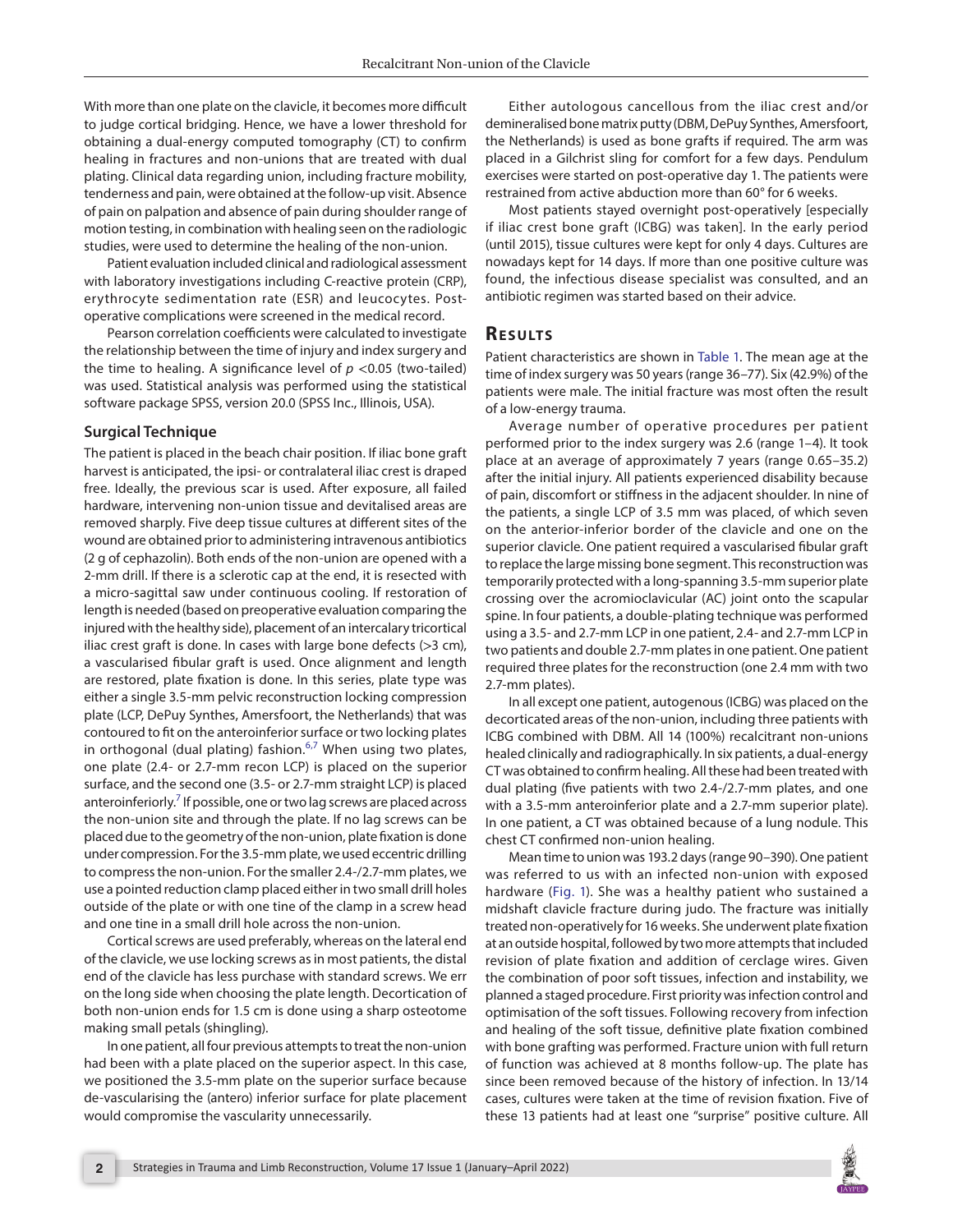#### <span id="page-2-0"></span>**Table 1:** Patient characteristics

|                |             |                                                  |              |                | Time from |                  |                       |               |               |             |
|----------------|-------------|--------------------------------------------------|--------------|----------------|-----------|------------------|-----------------------|---------------|---------------|-------------|
|                |             |                                                  |              | Number of      | injury    |                  |                       |               | Time from     |             |
|                | Age         |                                                  |              | previous       | to index  |                  |                       |               | index surgery |             |
|                | $(years)$ / | Mechanism                                        |              | clavicle       | surgery   | Type of          |                       |               | to union      | <b>DASH</b> |
| Patient        | gender      | of injury                                        | Comorbidity  | surgeries      | (years)   | fixation         | <b>Bone graft</b>     | Complications | (days)        | score       |
| $\mathbf{1}$   | 43/F        | Judo                                             | None         | 3              | 1.01      | 3.5 AI           | <b>ICBG</b>           | None          | 90            | 4.2         |
| $\overline{2}$ | 41/F        | Fall                                             | None         | $\overline{4}$ | 1.93      | 3.5S             | <b>ICBG</b>           | None          | 240           | 22.5        |
| 3              | 44/F        | Stumbled<br>over a dog                           | None         | 4              | 4.21      | $2.4/2.7$ DP     | <b>ICBG</b>           | None          | 120           | 4.2         |
| 4              | 53/F        | Car accident                                     | None         | 4              | 35.16     | 3.5 <sub>S</sub> | Free fibular<br>graft | None          | 180           | 40          |
| 5              | 47/M        | Fall                                             | None         | $\overline{2}$ | 1.03      | 2.4/2.7 DP       | $ICBG + DBM$          | None          | 120           | 0           |
| 6              | 44/F        | Motorcycle<br>accident                           | Asthma       | 1              | 2.33      | 2.4/2.7 DP       | $ICBG + DBM$          | None          | 90            | 10          |
| $\overline{7}$ | 55/F        | Fall during<br>handball<br>match                 | None         | 4              | 33.82     | 2.7/2.4/2.4      | <b>ICBG</b>           | None          | 240           | 23.3        |
| 8              | 53/M        | Fall                                             | None         | 1              | 2.27      | 3.5 AI           | <b>ICBG</b>           | None          | 90            | 0           |
| 9              | 77/M        | Fall during<br>a transient<br>ischemic<br>attack | None         | $\overline{2}$ | 1.50      | 3.5 AI           | <b>ICBG</b>           | None          | 210           | 19.2        |
| 10             | 58/F        | Fall                                             | Tuberculosis | $\overline{2}$ | 0.65      | 3.5 AI           | <b>ICBG</b>           | None          | 390           | 6.7         |
| 11             | 48/M        | <b>Motocross</b><br>accident                     | None         | 2              | 3.27      | 3.5 AI           | $ICBG + DBM$          | None          | 360           | 35.8        |
| 12             | 48/M        | Road bike<br>accident                            | None         | 4              | 4.14      | 3.5 AI 2.7 S     | <b>ICBG</b>           | None          | 270           | 25          |
| 13             | 36/F        | Fall during<br>skiing                            | None         | $\overline{2}$ | 2.01      | 3.5 AI           | <b>ICBG</b>           | None          | 165           | 26.7        |
| 14             | 54/M        | Fall from a<br>slide                             | None         | 2              | 4.49      | 3.5 AI           | <b>ICBG</b>           | None          | 140           | 10          |

AI, anteroinferior; S, superior; ICBG, iliac crest bone graft; DBM, demineralised bone matrix

cultures obtained from these five patients were incubated for 14 days. Four of these five patients (80%) had cultures positive for *Propionibacterium acnes* (now known as *Cutibacterium acnes*), and one patient had a dual infection with *Staphylococcus saccharolyticus* and *Propionibacterium acnes*. All five were treated with a 3-month course of clindamycin 600 mg orally three times a day. One of these switched to amoxicillin 500 mg three times a day due to an allergy to clindamycin.

At the final follow-up, all patients had nearly full range of motion of the shoulder and reported no or moderate pain and returned to their daily living activities. DASH scores were obtained in all of the patients, with the mean DASH score of 16.3 points (range 0–40) at a mean of 6.5 years (range 1–15) after the index non-union surgery ([Table 1\)](#page-2-0). Three patients had a DASH score above 30 points, due to their inability to "place an object on a shelf above their head". However, by their own reporting, this does not interfere with their quality of life. All patients were satisfied with the result. At the time of the latest follow-up, hardware was still in place in 13 of the 14 patients.

Pearson correlation coefficients were calculated to investigate the relationship between the time of injury and index surgery and the time to healing (time from index surgery to time of healing). The success of the index non-union procedure for the treatment of recalcitrant non-union of the clavicle correlated closely with the time from injury to index surgery [0.527, sig. (two-tailed) 0.000]

[\(Fig. 2\)](#page-3-1). This finding may be due to an avascular bed formation in time. Though there could be a possible link between the two time periods, a causal relationship cannot be confirmed. Although the range of time from injury to index surgery in the present series might have a beneficial influence on the time to union, no significant difference was observed in terms of complication rates.

# **Dis c u s sio n**

Our results demonstrate that when adhering to the classic nonunion treatment principles of thorough debridement (including removal of failed hardware), alignment, rigid fixation and liberal use bone graft, there is no reason a recalcitrant clavicle non-union cannot heal. There is a possible link between the time of injury and index surgery and the time to healing. This does, however, not appear to correlate with functional outcomes.

Several alternatives for plate fixation have been described for a clavicle non-union repair, such as intramedullary fixation,<sup>[8](#page-4-7)</sup> external fixation $^9$  and total claviculectomy. $^{10}$  We prefer plating as described herein, as we think that intramedullary fixation does not provide compression, external fixation is cumbersome with a frame that has to be in place for 3–6 months and unsatisfying results have been published previously by our department regarding patients undergoing total claviculectomy[.10](#page-4-9)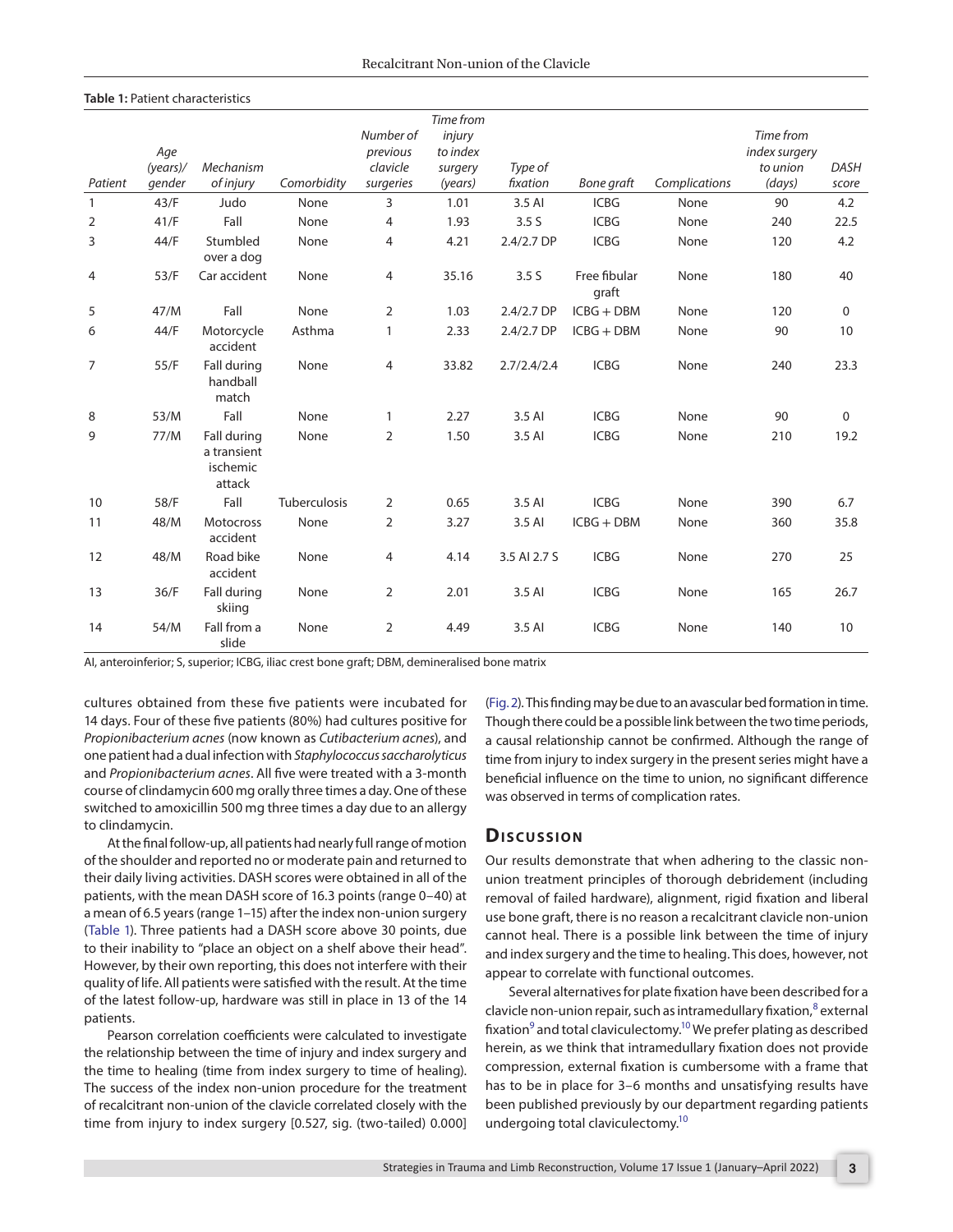

<span id="page-3-0"></span>**Figs 1A to E:** Staged non-union repair. During the first surgery, a thorough wound debridement (A) and removal of all hardware (B) were performed; Stability was provided with a straight 3.5-mm titanium LCP (DePuy Synthes, Amersfoort, the Netherlands) as an external fixator; (C) The second stage of the reconstruction was performed using a 3.5-mm titanium pelvic reconstruction LCP on the anteroinferior aspect of the clavicle; (D) ICBG was placed around the non-union; (E) The infected recalcitrant non-union healed without complications



<span id="page-3-1"></span>**Fig. 2:** Relationship between time elapsed between injury and index injury and time to healing. Red: recalcitrant clavicle non-union; White: clavicle fracture. A significant positive correlation is seen between the time of injury to definitive surgery and the time to healing [Pearson correlation 0.527, sig. (two-tailed) 0.000]

Although good results have been reported after plate fixation on the superior aspect of the clavicle, these plates are prominent under the skin and have a very high reoperation rate of 8.1–53% for implant-related symptoms.<sup>11,[12](#page-4-11)</sup> Using anteroinferior plating reduces plate prominence<sup>13–15</sup> and has shown a low hardware removal rate (5.6%).<sup>16</sup> Our choice of fixation of a midshaft clavicle fracture or non-union has evolved over time. Initially, we used 3.5-mm LCP anteroinferior plating.<sup>13</sup> Variations in clavicle anatomy prevent anatomic fitting of pre-contoured clavicle-specific plates.<sup>16</sup> Therefore, more recently we have moved to double (orthogonal plating) with one plate on the superior surface with the second-placed anteroinferior.<sup>[7](#page-4-6)</sup> Dual plating of the clavicle has been shown to be advantageous for (maintenance of) reduction, minimising implant prominence and offers better multiplanar-bending stiffness compared to single plating.<sup>7</sup>

Autogenous ICBG, with or without the addition of demineralised bone matrix, remains the gold standard for treatment of atrophic/ oligotrophic non-unions. Complications of pain, numbness and donor site morbidity can be reduced with attention to detail. Obtaining optimal bone contact between non-union ends with compression—even if it means shortening the total length—is advisable for small defects (up to 1.5 cm). Larger defects (1.5–3 cm)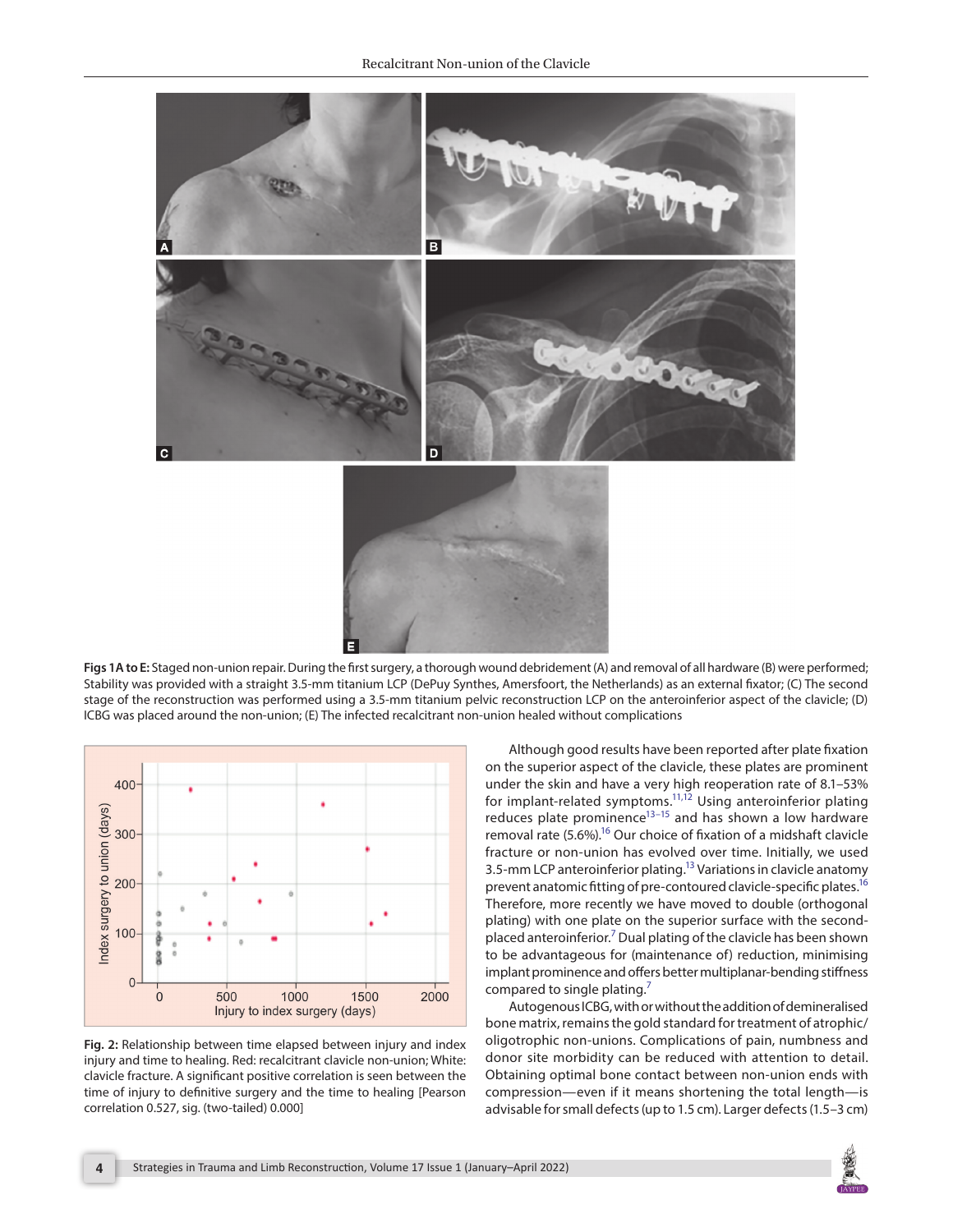should be bridged with a tricortical ICBG, as shortening more than 1.5 cm may lead to altered mobility and/or strength. A vascularised bone transfer, such as a vascularised fibular graft, can be used for larger defects (>3 cm). Advantages of the fibular graft are its diameter and consistency that make it suitable to withstand the forces transmitted through the shoulder girdle. Additionally, it is possible to adapt its shape to the original clavicula.<sup>17</sup>

One of the most important factors is to determine whether the non-union is infected. To date, there is no preoperative test that can perfectly detect an infection in a non-union.<sup>18,19</sup> Infected non-unions are often treated with a two-stage surgical protocol including aggressive surgical debridement with intraoperative cultures,  $20-23$  $20-23$  stability and an appropriate course of antibiotics. It is still unknown what implications these "surprise" positive cultures have on the result of the non-union surgery, as most literature is available from patients undergoing arthroplasty surgery, rather than from nonunion repair surgery.[23](#page-4-19)[,24](#page-5-0) The significance of a positive Cutibacterium acnes culture after clavicle surgery is a matter of controversy.<sup>[25](#page-5-1)</sup>

The limitations of the present study are its retrospective nature and small sample size. Inherent biases such as selection bias and small variations in surgical technique (one vs two plates and plate size) should be taken into account.

Additionally, there is no consensus as to what defines a "recalcitrant non-union", ranging from "at least 1 failed surgical treatment",<sup>5</sup> to "a non-union that has not healed for 10 years or more".<sup>[26](#page-5-2)</sup> Finally, the operating surgeon has more than average experience in non-union surgery. As these recalcitrant cases can be challenging often with a frustrated patient—early referral to a colleague interested in non-union surgery may improve success rates.

On the contrary, we see some strengths in the current paper. Although retrospective, the current study includes a clearly defined group of patients treated with a consistent and reproducible technique by a single surgeon (no performance bias) and without any loss to long-term follow-up in combination with an objective outcome score.

# **CONCLUSION**

One or more failed surgical attempts to treat a clavicle non-union do not impair the healing potential. This series provides clinically relevant information on outcomes after applying a consistent approach for recalcitrant non-union repairs. Debridement, alignment, plate fixation with or without graft augmentation lead to fracture healing in patients with recalcitrant non-union of the clavicle.

#### **REFERENCES**

- <span id="page-4-0"></span>1. Lee DH. CORR Insights®: No difference in risk of implant removal between orthogonal mini-fragment and single small-fragment plating of midshaft clavicle fractures in a military population: a preliminary study. Clin Orthop Relat Res 2020;478(4):750–751. DOI: 10.1097/CORR.0000000000000877.
- <span id="page-4-1"></span>2. Vannabouathong C, Chiu J, Patel R, et al. An evaluation of treatment options for medial, midshaft, and distal clavicle fractures: a systematic review and meta-analysis. JSES Int 2020;4(2):256–271. DOI: 10.1016/j. jseint.2020.01.010.
- <span id="page-4-2"></span>3. Rollo G, Vicenti G, Rotini R, et al. Clavicle aseptic nonunion: is there a place for cortical allogenic strut graft? Injury 2017;48(Suppl 3): S60–S65. DOI: 10.1016/S0020-1383(17)30660-5.
- <span id="page-4-3"></span>4. Chen W, Tang K, Tao X, et al. Clavicular non-union treated with fixation using locking compression plate without bone graft. J Orthop Surg Res 2018;13(1):317. DOI: 10.1186/s13018-018-1015-7.
- <span id="page-4-4"></span>5. Wiss DA, Garlich JM. Healing the index humeral shaft nonunion: risk factors for development of a recalcitrant nonunion in 125 patients. J Bone Joint Surg 2020;102(5):375–380. DOI: 10.2106/JBJS.19.01115.
- <span id="page-4-5"></span>6. Stufkens SA, Kloen P. Treatment of midshaft clavicular delayed and non-unions with anteroinferior locking compression plating. Arch Orthop Trauma Surg 2010;130(2):159–164. DOI: 10.1007/s00402-009- 0864-2.
- <span id="page-4-6"></span>7. Prasarn ML, Meyers KN, Wilkin G, et al. Dual mini-fragment plating for midshaft clavicle fractures: a clinical and biomechanical investigation. Arch Orthop Trauma Surg 2015;135(12):1655–1662. DOI: 10.1007/ s00402-015-2329-0.
- <span id="page-4-7"></span>8. Enneking TJ, Hartlief MT, Fontijne WP. Rushpin fixation for midshaft clavicular nonunions: good results in 13/14 cases. Acta Orthop Scand 1999;70(5):514–516. DOI: 10.3109/17453679909000991.
- <span id="page-4-8"></span>9. Martetschlager F, Gaskill TR, Millett PJ. Management of clavicle nonunion and malunion. J Shoulder Elbow Surg 2013;22(6):862–868. DOI: 10.1016/j.jse.2013.01.022.
- <span id="page-4-9"></span>10. Wessel RN, Schaap GR. Outcome of total claviculectomy in six cases. J Shoulder Elbow Surg 2007;16(3):312–315. DOI: 10.1016/j. jse.2006.07.007.
- <span id="page-4-10"></span>11. Wijdicks F-J, Houwert M, Dijkgraaf M, et al. Complications after plate fixation and elastic stable intramedullary nailing of dislocated midshaft clavicle fractures: a retrospective comparison. Int Orthop 2012;36(10):2139–2145. DOI: 10.1007/s00264-012-1615-5.
- <span id="page-4-11"></span>12. Lenza M, Buchbinder R, Johnston RV, et al. Surgical versus conservative interventions for treating fractures of the middle third of the clavicle. Cochrane Database Syst Rev 2013;(6):Cd009363. DOI: 10.1002/14651858.CD009363.pub2.
- <span id="page-4-12"></span>13. Kloen P, Sorkin AT, Rubel IF, et al. Anteroinferior plating of midshaft clavicular nonunions. Journal of orthopaedic trauma. 2002;16(6): 425–430. DOI: 10.1097/00005131-200207000-00011.
- 14. Galdi B, Yoon RS, Choung EW, et al. Anteroinferior 2.7-mm versus 3.5-mm plating for AO/OTA type B clavicle fractures: a comparative cohort clinical outcomes study. J Orthop Trauma 2013;27(3):121–125. DOI: 10.1097/BOT.0b013e3182693f32.
- <span id="page-4-13"></span>15. Jones CB, Sietsema DL, Ringler JR, et al. Results of anterior-inferior 2.7-mm dynamic compression plate fixation of midshaft clavicular fractures. J Orthop Trauma 2013;27(3):126–129. DOI: 10.1097/ BOT.0b013e318254883a.
- <span id="page-4-14"></span>16. Vancleef S, Herteleer M, Carette Y, et al. Why off-the-shelf clavicle plates rarely fit: anatomic analysis of the clavicle through statistical shape modeling. J Shoulder Elbow Surg 2019;28(4):631–638. DOI: 10.1016/j.jse.2018.09.018.
- <span id="page-4-15"></span>17. Kalbermatten DF, Haug M, Schaefer DJ, et al. Computer aided designed neo-clavicle out of osteotomized free fibula: case report. Br J Plast Surg 2004;57(7):668–672. DOI: 10.1016/ j.bjps.2004.05.013.
- <span id="page-4-16"></span>18. Stucken C, Olszewski DC, Creevy WR, et al. Preoperative diagnosis of infection in patients with nonunions. J Bone Joint Surg Am 2013;95(15):1409–1412. DOI: 10.2106/JBJS.L.01034.
- <span id="page-4-17"></span>19. Falzarano G, Piscopo A, Grubor P, et al. Use of common inflammatory markers in the long-term screening of total hip arthroprosthesis infections: our experience. Adv Orthop 2017;2017:9679470. DOI: 10.1155/2017/9679470.
- <span id="page-4-18"></span>20. Wu CC. Single-stage surgical treatment of infected nonunion of the distal tibia. J Orthop Trauma 2011;25(3):156–161. DOI: 10.1097/ BOT.0b013e3181eaaa35.
- 21. Amorosa LF, Buirs LD, Bexkens R, et al. A single-stage treatment protocol for presumptive aseptic diaphyseal nonunions: a review of outcomes. J Orthop Trauma 2013;27(10):582–586. DOI: 10.1097/ BOT.0b013e31828b76f2.
- 22. Kelly JD, 2nd, Hobgood ER. Positive culture rate in revision shoulder arthroplasty. Clin Orthop Relat Res 2009;467(9):2343–2348. DOI: 10.1007/s11999-009-0875-x.
- <span id="page-4-19"></span>23. Topolski MS, Chin PY, Sperling JW, et al. Revision shoulder arthroplasty with positive intraoperative cultures: the value of preoperative studies and intraoperative histology. J Shoulder Elbow Surg 2006;15(4):402–406. DOI: 10.1016/j.jse.2005.10.001.